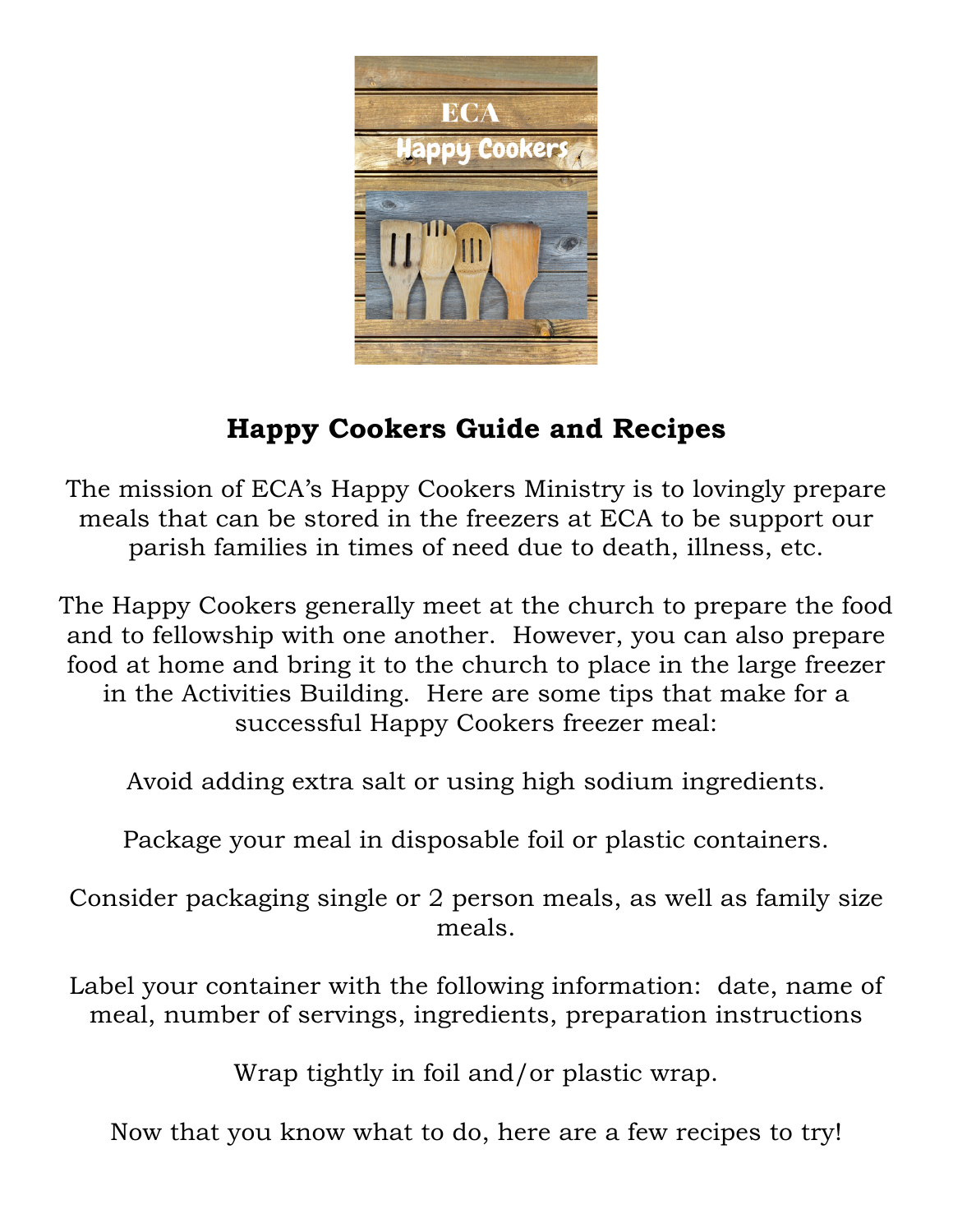### **Lasagna** (serves 9)

1 lb ground beef or turkey 1 small onion, chopped 1 tsp. minced garlic 1 jar of low sodium spaghetti sauce (or use homemade) 1 pint ricotta or cottage cheese  $\frac{1}{4}$  c. grated parmesan cheese 1 egg, beaten 2 T. dried parsley 12 cooked lasagna noodles 2 c. shredded mozzarella cheese

Brown ground beef with onion and garlic. Drain fat and add spaghetti sauce. Simmer 15 minutes, stirring occasionally. Combine ricotta/cottage cheese with parmesan, egg and parsley.

Assemble lasagna: spoon a small amount of sauce into the bottom of a 9x13 foil pan. Layer 4 noodles in the pan. Layer 1/3 of the sauce, followed by 1/3 of the ricotta/cottage cheese mixture, followed by 1/3 of the mozzarella cheese. Repeat layers in this order twice more. Wrap and freeze.

Preparation instructions: Bake at 350 degrees: from thawed, 45 minutes or until bubbly. From frozen, 1.5-2 hours or until bubble. Allow to stand 10 minutes before cutting into 9 pieces.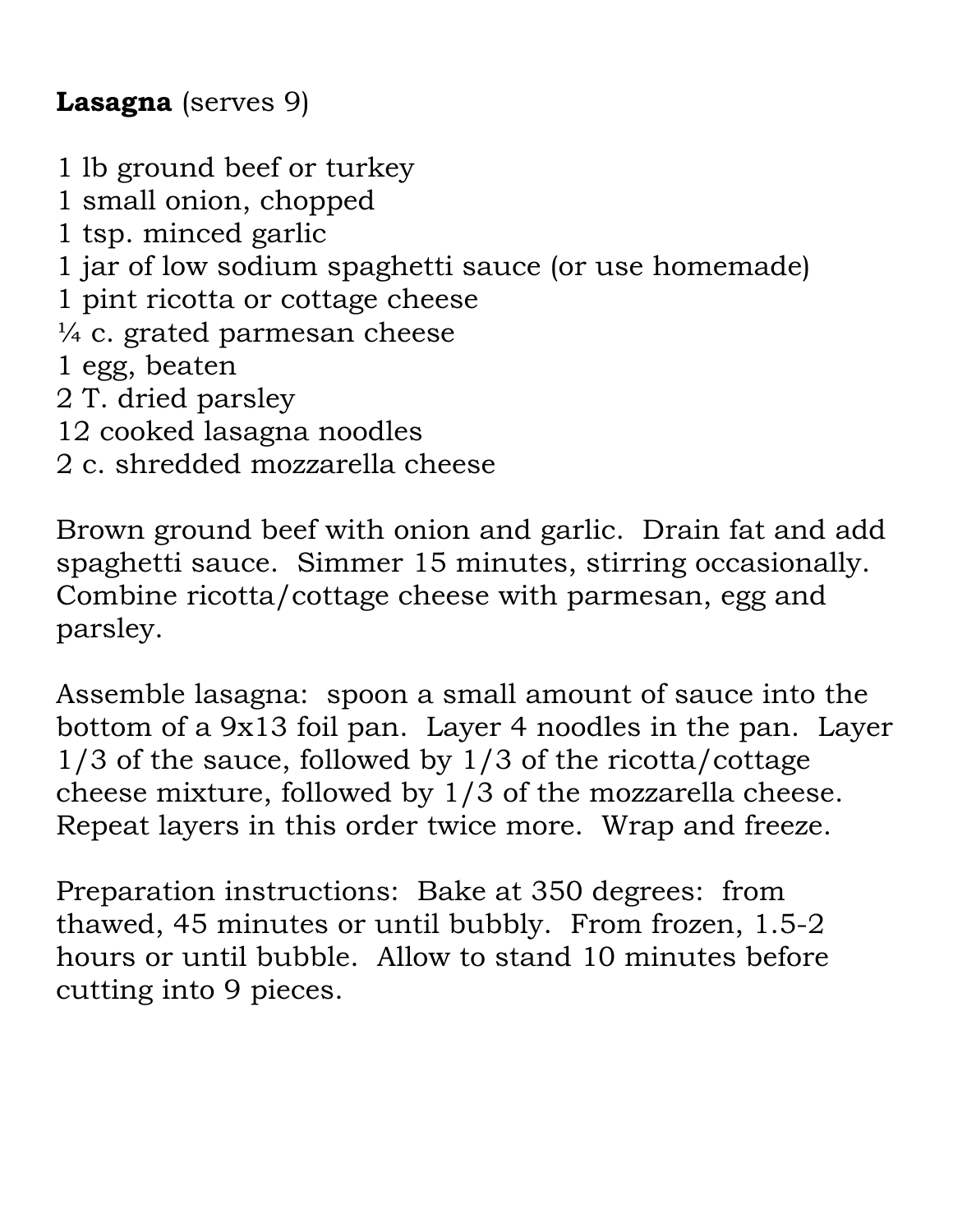## **Cheesy Broccoli Chicken and Rice** (serves 6)

2 c. cooked rice 2 c. cooked and diced chicken breast 1 can of reduced sodium cream of chicken or cream of mushroom soup 1 bag of broccoli fleurette pieces, steamed  $\frac{1}{2}$  T. onion flakes 2 cups shredded cheese  $\frac{3}{4}$  c. milk

Combine all ingredients in a large bowl. Transfer to 9x13 foil pan, wrap tightly and freeze.

Preparation instructions: Thaw and bake 30 minutes at 350 degrees.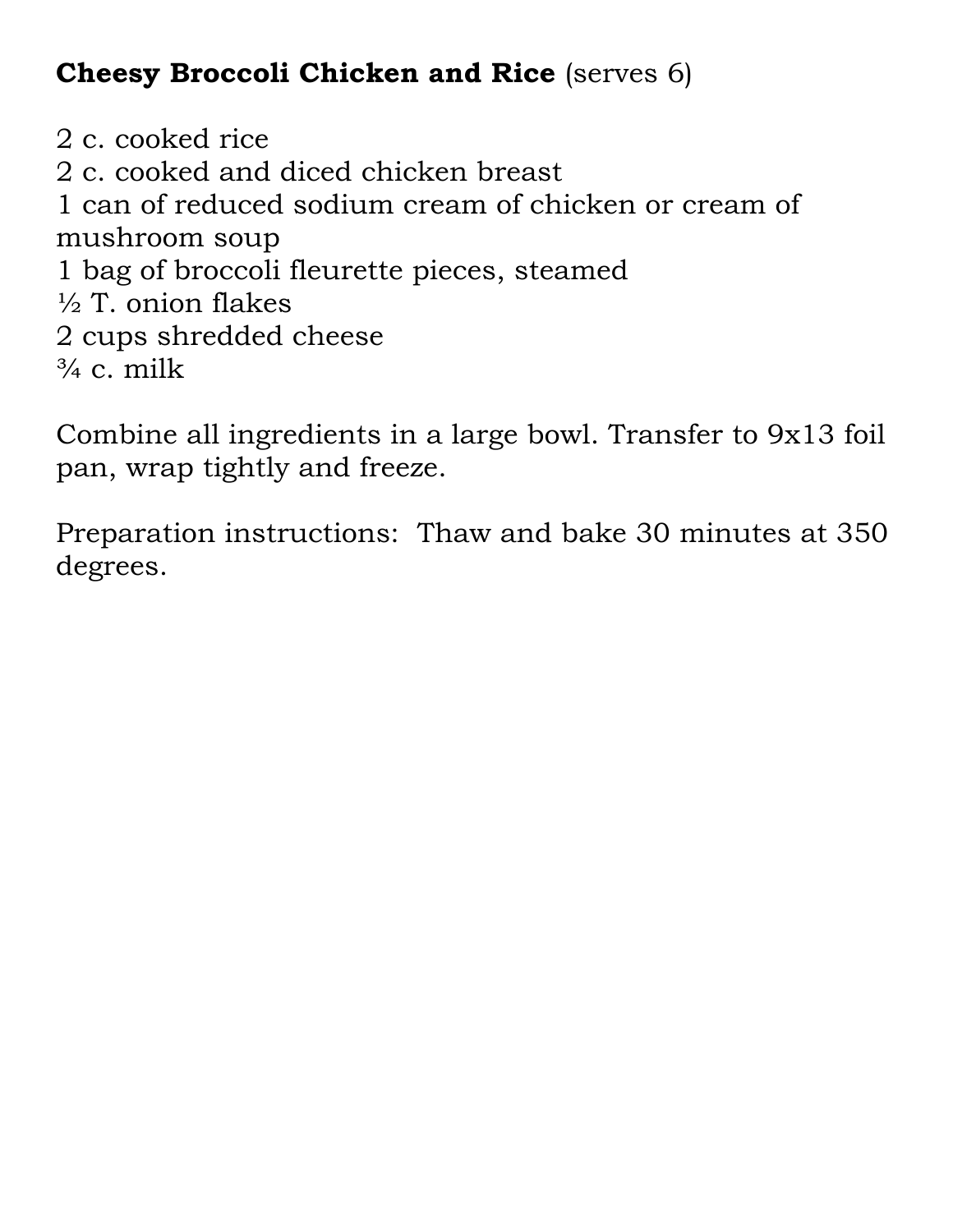### **Chicken Enchiladas** (serves 8)

8 flour tortillas 1 onion, diced 1 T. canola oil 2 c. cooked chicken, shredded 2 10 oz cans enchilada sauce 16 oz cheddar cheese, shredded

Heat oil over med high heat in a skillet. Add onion and saute until translucent and lightly browned, about 5 minutes. Remove onion from skillet, set aside. Add enchilada sauce to skillet and warm over medium low heat. Place a thin layer of sauce in a 9x13 foil pan.

Begin assembling enchiladas by dipping a tortilla into the sauce and place on flat surface. Place 1/8 of the chicken and 1/8 onions down the center of the tortilla; place a small amount of cheese on top. Roll up the enchilada and place it, seam side down, in casserole dish. Repeat with remaining tortillas.

Pour remaining sauce over the top of the enchiladas in the casserole dish and top with remaining cheese. Wrap tightly and freeze.

Preparation instructions: Bake uncovered at 350 degrees for 30 minutes.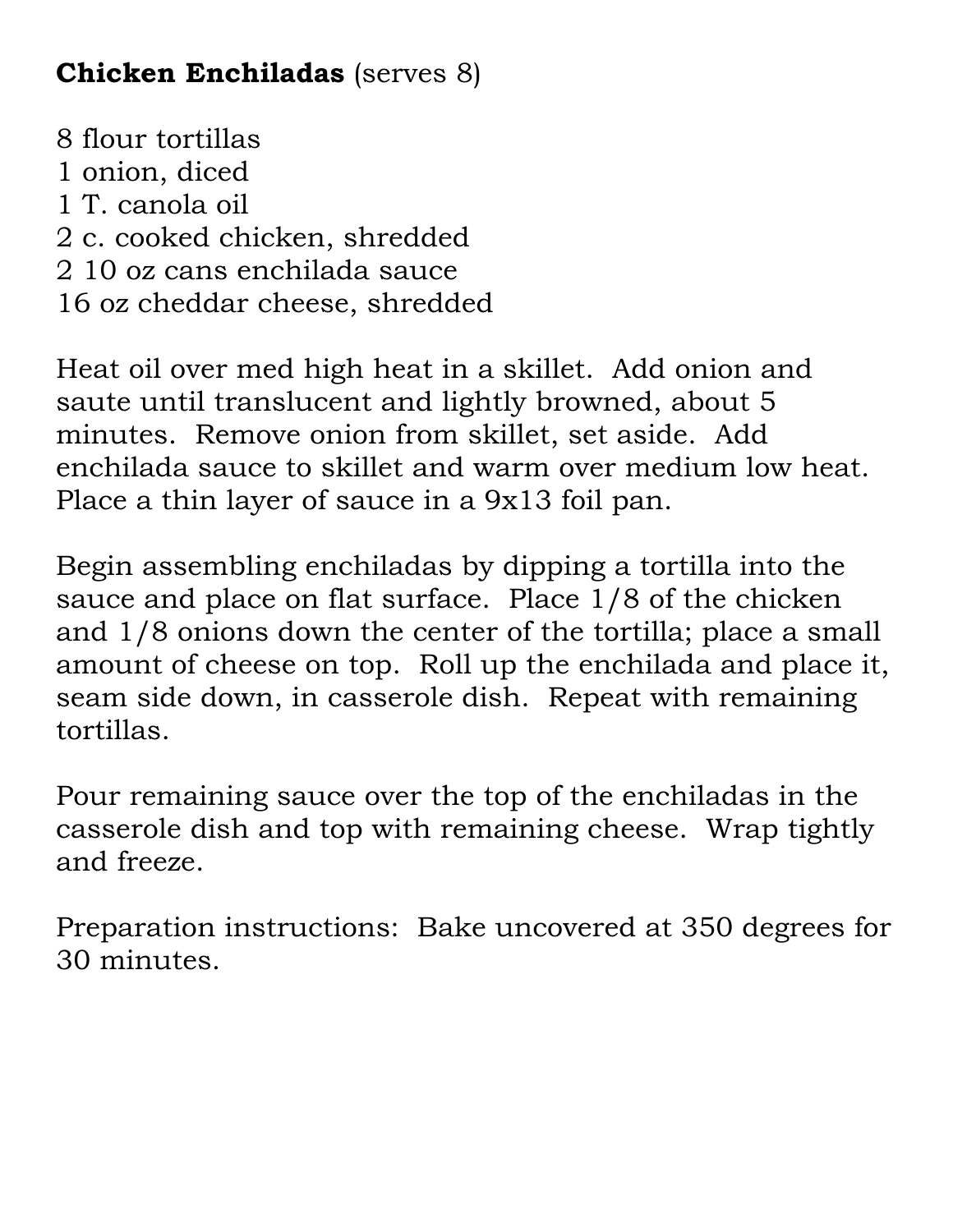## **Make Ahead Quiche** (serves 8)

1 (9 inch) unbaked pie crust 1 c. shredded cheddar cheese 1 c. shredded Monterrey Jack cheese 1 T. flour  $\frac{1}{2}$  c. cooked ham, diced 4 eggs 1 c. half and half 2 green onions, chopped  $\frac{1}{4}$  t. salt  $\frac{1}{4}$  t. ground dry mustard Dash of pepper

In a medium bowl, toss the flour with the grated chese. Evenly spread the chese over the bottom of the pie crust. Top the cheese with the diced ham.

In a medium bowl, whisk together eggs, half and half, salt, pepper and dry mustard. Stir in the green onions. Pour the egg mixture over the ham and cheese.

Cover the unbaked quiche with plastic wrap, then with foil, sealing the edges well. Place the prepared quiche in the freezer.

When ready to bake, prehat the oven to 400 degrees. Do not thaw the quiche!

Remove the foil and plastic wrap. Place the foil around the edges of the crust to prevent burning.

Place the frozen quiche in the oven and bake for about 1 hour, or until the filling is set and the crust is golden brown.